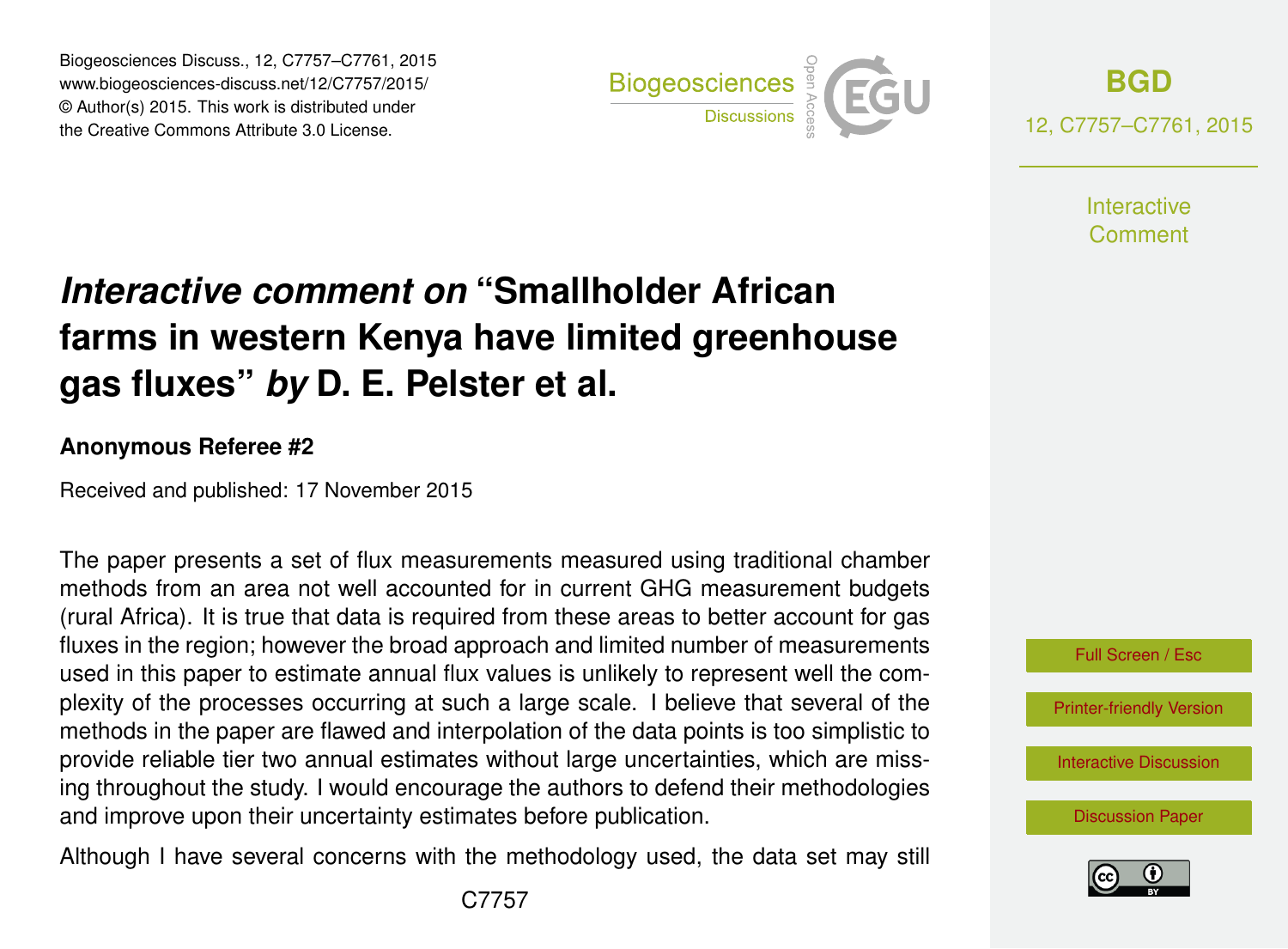prove valuable as a starting point to those investigating fluxes in this region. The paper is generally well written with a few grammatical errors creeping in. If the authors can justify their methods and improve on describing uncertainties in their measurements and interpolation of data, then I would consider the manuscript worthy of publishing.

Comments: Introduction 15302 L26 A reference to IPCC values/estimates may be helpful

P15303 L3 replace 2/3rds with 66 %. All other numbers in the text refer to %

Smallholder farms may account for 80 % land coverage, but do they account for 80 % fertiliser use?

What is the difference between industrial/subsistence farming inputs?

In N2O studies the N (kg ha-1) content of the fertiliser is very important. Without this it is impossible to tell the EF% of the fertiliser events for N2O. 20 Kg ha-1 of manure will have a very small nitrogen content compared to typical European fertiliser applications.

Table 1 Units should be consistent in the table.

There is no mention of the large amount of agricultural goods produced industrially in Kenya. Tea, coffee, cabbages, onions, mangoes etc. . . Although these areas are not covered in the study, the introduction describes Kenya as a sub-Saharan area with low fertiliser input and low productivity. This is not the case across the entire country.

**Methods** 

#### Incubation study

The soil cores were air dried for 2 days at 30 degrees Celsius. Is this to replicate realistic environmental drying conditions or is this beyond what can be considered natural? Removing the cores from the soil and then drying and placing them in jars would change the oxygen content and aeration of the soil significantly (among other physical and biological changes). This would have a serious impact on the gas producing

12, C7757–C7761, 2015

Interactive Comment



[Printer-friendly Version](http://www.biogeosciences-discuss.net/12/C7757/2015/bgd-12-C7757-2015-print.pdf)

[Interactive Discussion](http://www.biogeosciences-discuss.net/12/15301/2015/bgd-12-15301-2015-discussion.html)

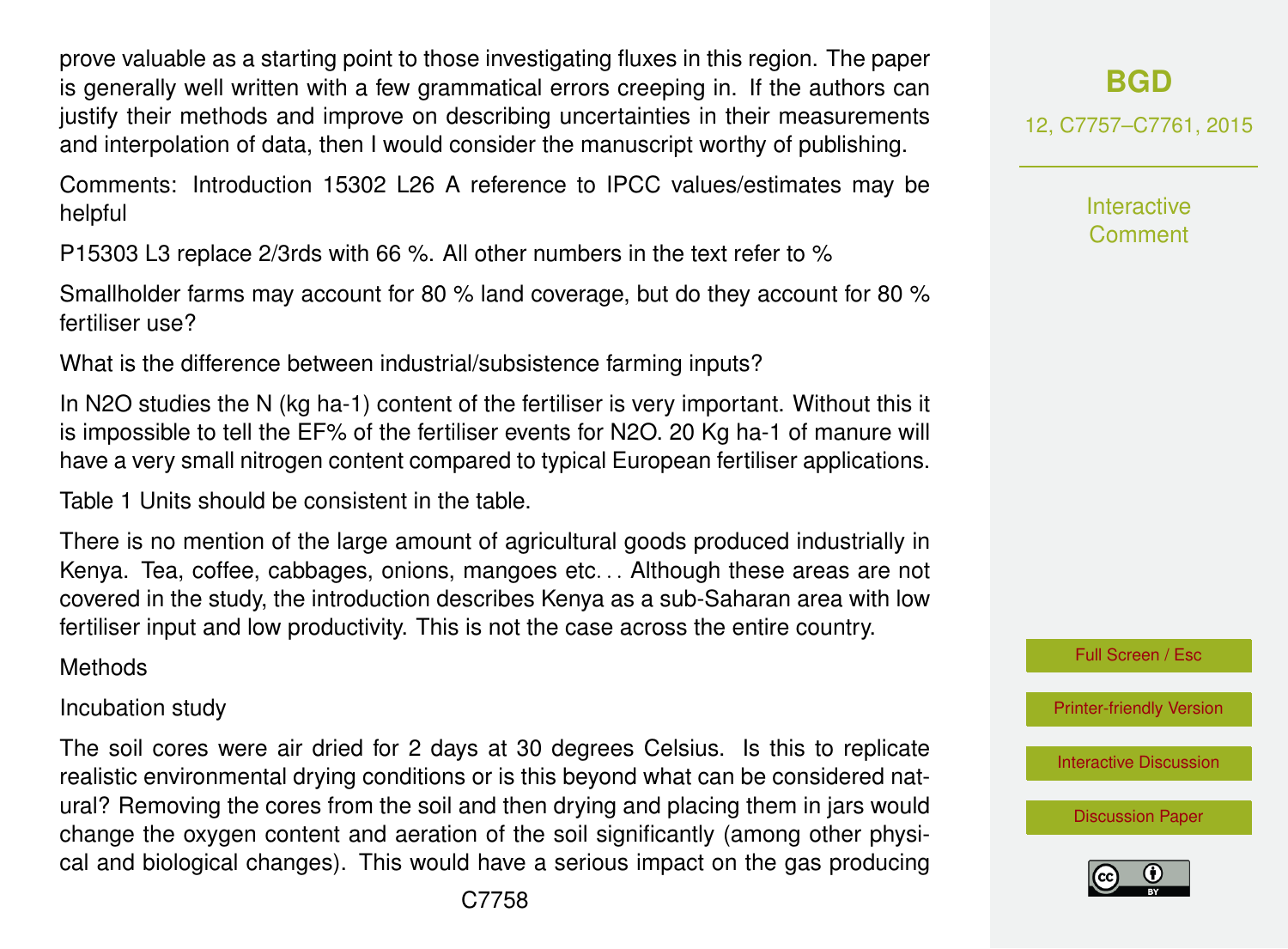microbiological processes which may nullify the validity of any results obtained using this method. If water was added to the samples in a single step, this does not reflect a rainfall event well and the fluxes measured immediately after will not either. If the soil incubation work is to be included in the article, the method and any assumptions made would need to be better described.

### Field study

Pooling separate air samples from chambers can only reduce representation of spatial variability from the plots. With individual chamber measurements the spatial variability can be assessed statistically (or at least attempted). If GC sampling costs or time were an issue, then decreasing the sample number may have been acceptable; however, in pooling the samples any information on linearity of regression in the individual chambers or spatial variability within the plot is completely lost. Rather than deal with several large sources of uncertainty in scaling the data (spatial variability and regression), using this methodology the uncertainty in the sampling methodology becomes completely incalculable and ignored. Although this method has been published and peer reviewed it is my opinion that it cannot be used to scale fluxes spatially due to large unaccountable uncertainties and possible statistical bias. This method prevents the propagation of any kind of uncertainty in spatial interpolation when calculating cumulative fluxes.

The assumption that a loss of CO2 represents leaks in the chamber may work in general, but the pooling of samples and the inability to determine which chambers leak, or if the different gases behave differently in each chamber is a real weakness of the method.

Throwing out data with lower values than the precision of the instrument is not good practice. What is the instrumental detection limits for each gas? Is this consistent on a day to day basis or does it change? How is it calculated?

All data should be included and thus the instrumental precision is then un-biased as it is equally positive and negative. In literature CH4 uptake is generally believed and N2O

12, C7757–C7761, 2015

**Interactive** Comment

Full Screen / Esc

[Printer-friendly Version](http://www.biogeosciences-discuss.net/12/C7757/2015/bgd-12-C7757-2015-print.pdf)

[Interactive Discussion](http://www.biogeosciences-discuss.net/12/15301/2015/bgd-12-15301-2015-discussion.html)

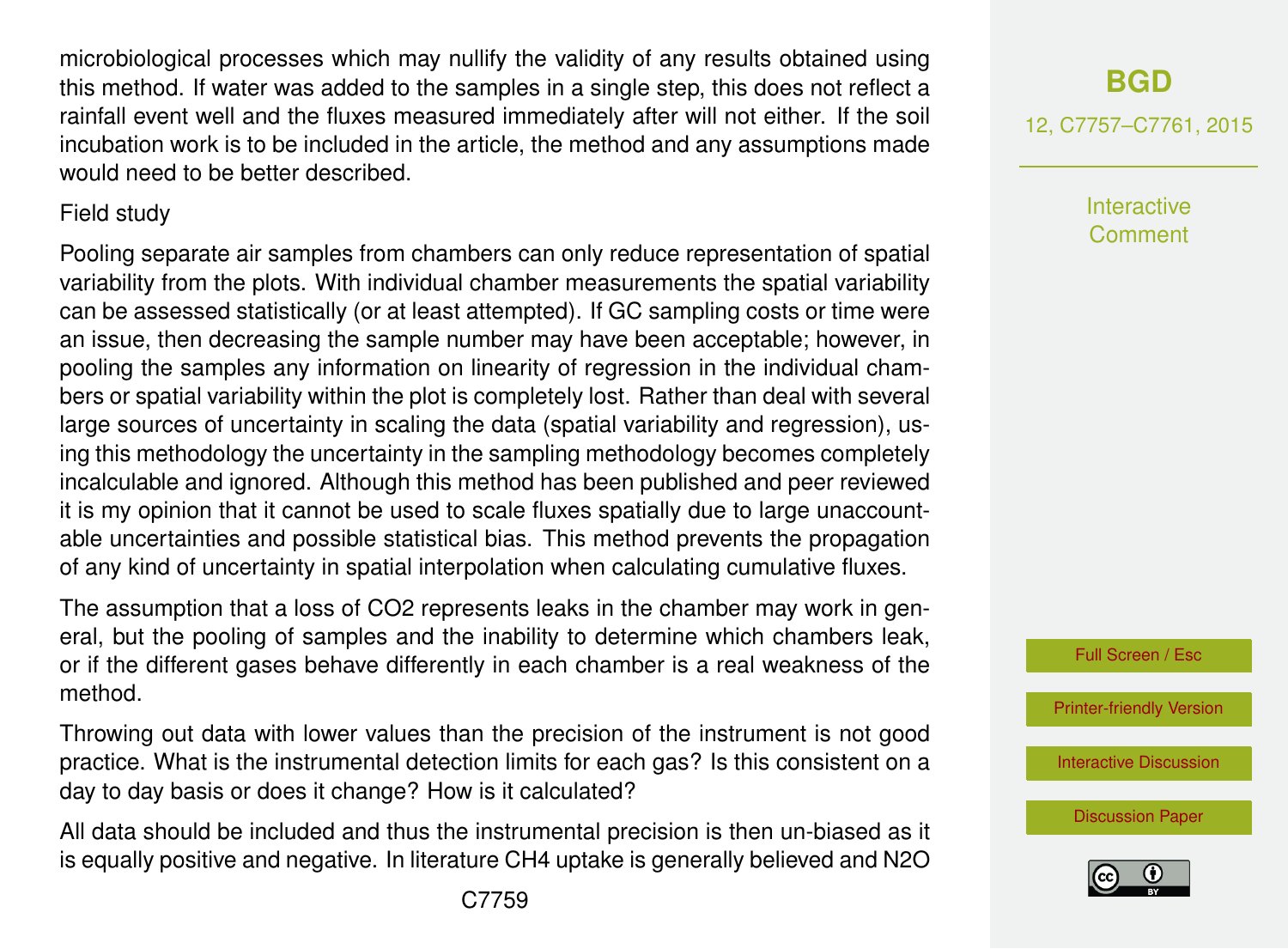uptake is not. In this paper all N2O fluxes below zero seemed to have been removed while CH4 is allowed (perhaps because it is generally accepted in literature?). This can bias the results. In Figure 2 I see nothing in the CH4 measurements that can prove anything other than instrumental noise is being measured. For N2O it is impossible to tell as the axis has been cut off at zero. Were no negative fluxes of N2O recorded during the study?

How can detailed regression analysis be used if the chamber samples are already pooled? Each chamber has its own linearity for each gas type depending on conditions.

How was temperature change accounted for within the chamber? 45 min long chamber times may result in very large temperature changes during the enclosure times, especially during hot days. This can change the physics within the chamber in a way that can affect flux calculations. (Air density, expansion of air, large pressure changes, etc..)

No uncertainties were calculated for the entire flux process. This is a real weakness in the method which should be addressed if the data is to be published. Any uncertainty in scaling up at the plot scale is lost in the pooling sample method and no estimate of temporal uncertainty in linear interpolation of the measurements is even discussed. At the end, all of the plots are averaged out to give a range of uncertainty, but each of these numbers should also have a very large uncertainty associated with it. This number should then propagate through. From the results presented in this paper it is impossible to tell how precise the study has been in its estimates of annual fluxes. Is the method even fit for purpose?

**Results** 

Figure 3 No error bars are included in any of the measurements.

Table 2: should Bulk density have units of mass per volume?

More information is required on what the CO2 measurements are actually measuring.

## **[BGD](http://www.biogeosciences-discuss.net)**

12, C7757–C7761, 2015

**Interactive** Comment

Full Screen / Esc

[Printer-friendly Version](http://www.biogeosciences-discuss.net/12/C7757/2015/bgd-12-C7757-2015-print.pdf)

[Interactive Discussion](http://www.biogeosciences-discuss.net/12/15301/2015/bgd-12-15301-2015-discussion.html)